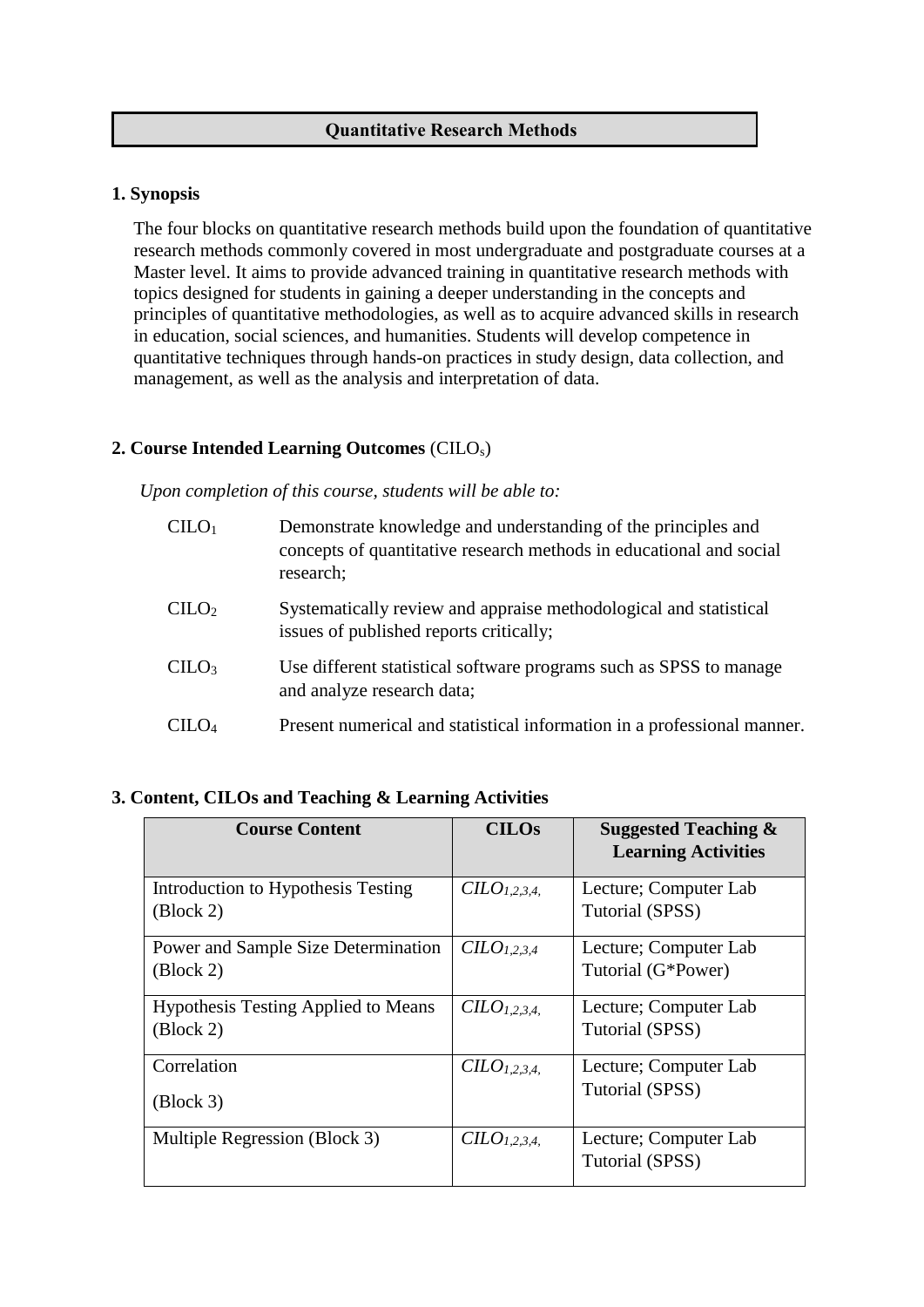| Moderation and Mediation Analysis<br>$\left( \text{Block } 5 \right)$ | $CILO1.2.3.4$ .        | Lecture; Computer Lab<br>Tutorial (SPSS and $R$ ) |
|-----------------------------------------------------------------------|------------------------|---------------------------------------------------|
| <b>Structural Equation Modeling (Block)</b><br>$\lceil 6 \rceil$      | CLO <sub>1,2,3,4</sub> | Lecture; Computer Lab<br>Tutorial $(R)$           |

#### **4. Assessment**

In each block, assessment will consist of two components, including a take-home exercise and a mini-research project (in the form of research poster). Together they are designed to assess each student's understanding of the topics discussed and their ability to apply the methods to address research questions.

| <b>Assessment Tasks</b> | Weighting $(\% )$ | <b>CILO</b>        |
|-------------------------|-------------------|--------------------|
| Take-home Exercise      | 40                | C <sub>1.3.4</sub> |
| Mini-Research Project   | hU                | $CLO_{1,2,3,4}$    |

#### **5. Required Text(s)**

Nil

#### **6. Recommended Readings**

- Aiken, L. S., & West, S. G. (1991). *Multiple regression: Testing and interpreting interactions*. Newbury Park, CA: Sage.
- Beaujean, A. A. (2014). *Latent variable modeling using R*: *a step by step guide*. New York: Routledge.
- Field, A. P. (2013). *Discovering statistics using IBM SPSS Statistics.* Los Angeles: Sage.
- Fraenkel, J. R., Wallen, N. E., & Hyun, H. H. (2015). *How to design and evaluate research in education* (9<sup>th</sup> ed.). McGraw-Hill Humanities/Social Sciences/Languages.

Gravetter, F. J. & Wallnau, L. B. (2017). *Statistics for the behavioral sciences* (10<sup>th</sup> ed.). Wadsworth Cengage Learning.

- Grotenhuis, M. & Matthijssen, A. (2016). *Basic SPSS Tutorial*. Thousand Oaks, CA: Sage Publications.
- Howell, D. C. (2013). *Statistical methods for psychology* (8<sup>th</sup> ed.). Wadsworth Cengage Learning.
- Kline, R. B. (2011). *Principles and Practice of Structural Equation Modeling*. (3rd ed.). New York: Guilford Press.
- MacKinnon, D. P. (2008). *Introduction to statistical mediation analysis*. New York, NY: Taylor & Francis Group.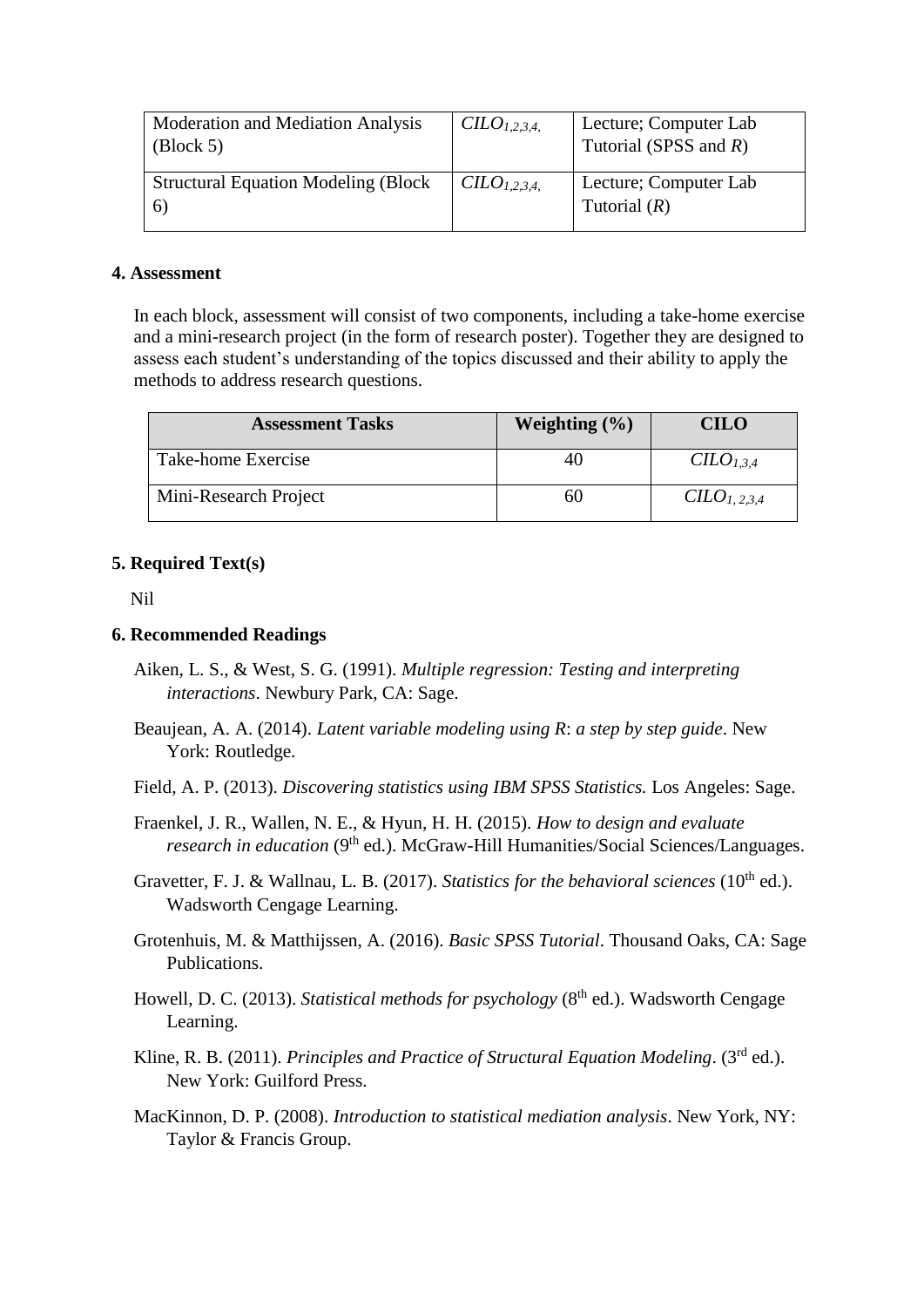Tabachnick, B. G., & Fidell, L. S. (2013). *Using multivariate statistics* (6<sup>th</sup> ed.). Boston, MA: Allyn & Bacon.

Raykov, T., Marcoulides, G. A. (2006). *A first course in structural equation modeling*. (2nd ed.). Lawrence Erlbaum Associates, Publishers.

# **7. Related Web Resources**

Claremont Graduate University Web Interface for Statistics Education

• <http://wise.cgu.edu/>

Daniel Soper Statistics Calculators

<http://www.danielsoper.com/statcalc/default.aspx>

G\*Power: Statistical Power Analyses for Windows and Mac

• <http://www.gpower.hhu.de/>

IBM SPSS Software

• <https://www.ibm.com/analytics/us/en/technology/spss/>

John C. Pezzullo Catalogue of Online Statistical Calculators and Texts

• <http://statpages.org/>

Package lavaan

• <http://lavaan.ugent.be/index.html>

StatSoft Electronic Statistics Textbook.

<http://www.statsoft.com/textbook/>

The R Project for Statistical Computing

• <https://www.r-project.org/>

VassarStats Website for Statistical Computation

<http://vassarstats.net/>

## **8. Related Journals**

*Applied Measurement in Education Applied Statistics Behavior Research Methods Educational and Psychological Measurement Multivariate Behavioral Research Journal of Applied Statistics Journal of Educational and Behavioral Statistics.*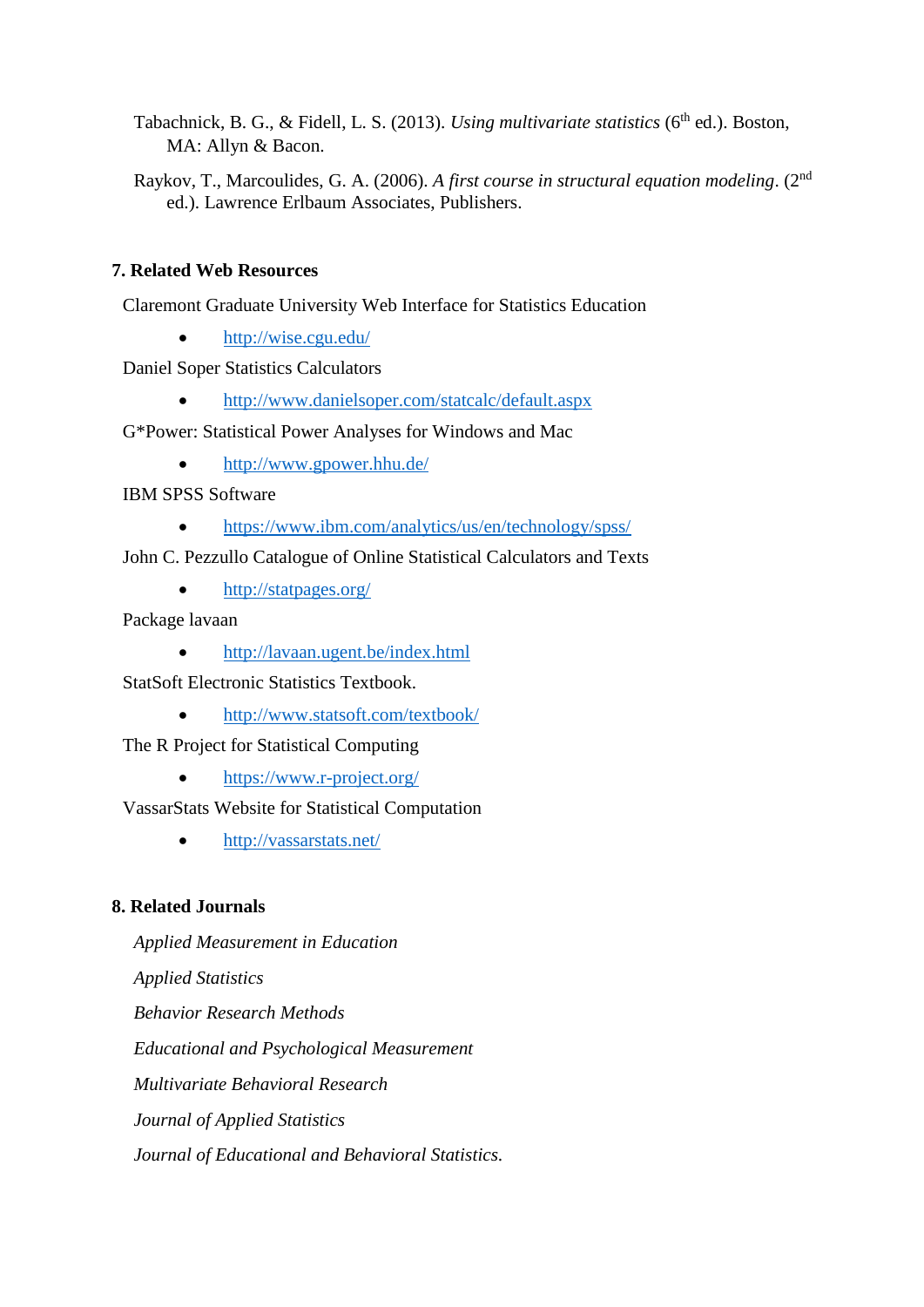*Journal of Psychoeducational Assessment Journal of the American Statistical Association Psychometrika Psychological Assessment Psychological Methods Structural Equation Modeling*